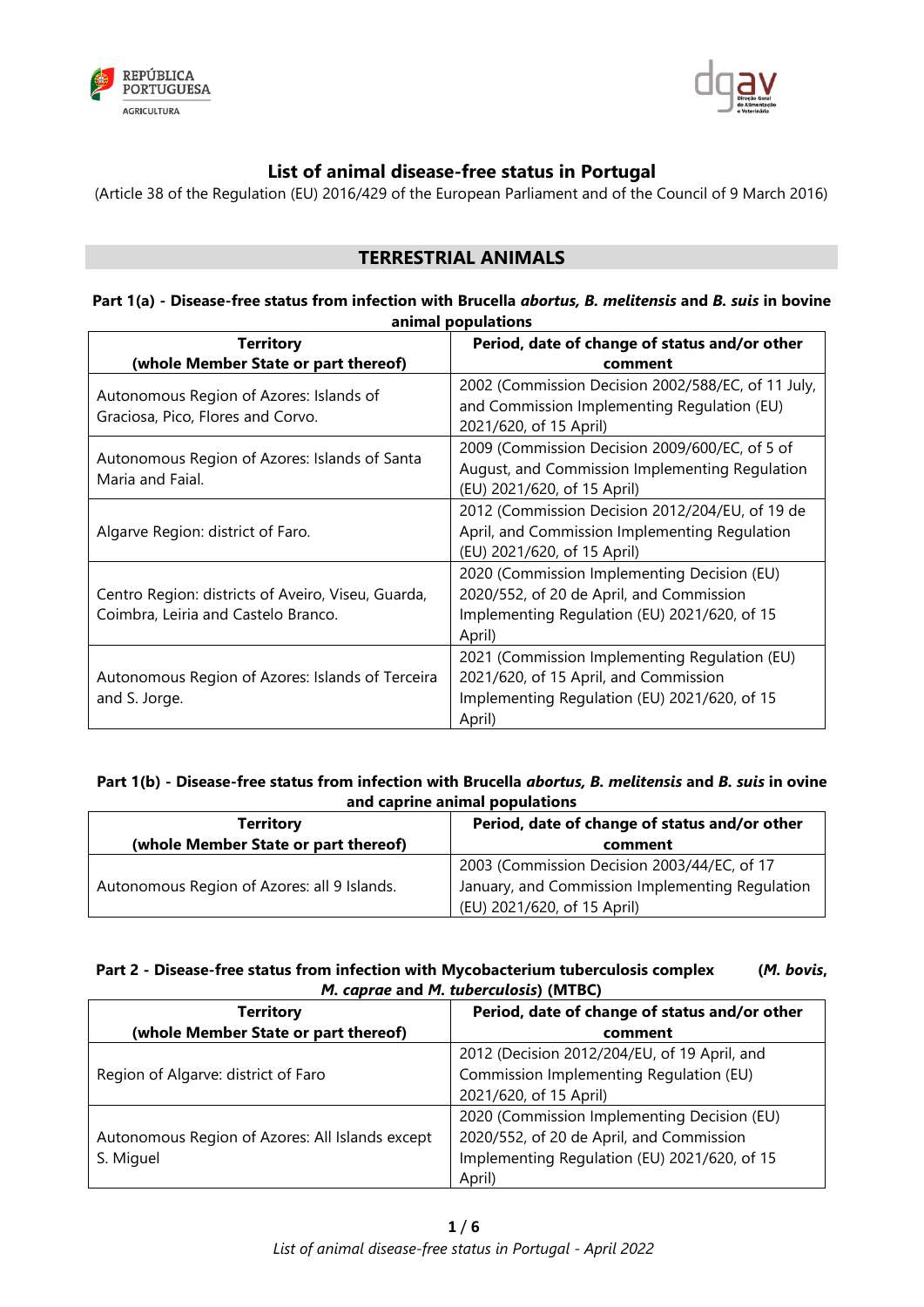



# **TERRESTRIAL ANIMALS**

## **Part 3 - Disease-free status from infection with rabies virus (RABV)**

| <b>Territory</b>                                                           | Period, date of change of status and/or other                               |
|----------------------------------------------------------------------------|-----------------------------------------------------------------------------|
| (whole Member State or part thereof)                                       | comment                                                                     |
| All Continental territory and Autonomous Regions<br>of Azores and Madeira. | Since 1961, OIE Autodeclaration<br>(Commission Implementing Regulation (EU) |
|                                                                            | 2021/620, of 15 April)                                                      |

| Part 4 - Disease-free status from enzootic bovine leukosis (EBL)                                                                                                                                                                                        |                                                                                                                                                |
|---------------------------------------------------------------------------------------------------------------------------------------------------------------------------------------------------------------------------------------------------------|------------------------------------------------------------------------------------------------------------------------------------------------|
| <b>Territory</b>                                                                                                                                                                                                                                        | Period, date of change of status and/or other                                                                                                  |
| (whole Member State or part thereof)                                                                                                                                                                                                                    | comment                                                                                                                                        |
| Alentejo Region: districts of Portalegre, Évora and<br>Beja<br>Algarve Region: district of Faro                                                                                                                                                         | 2011 (Commission Implementing Decision<br>2011/675/EU, of 12 October, and Commission<br>Implementing Regulation (EU) 2021/620, of 15<br>April) |
| Centro Region: districts of Aveiro, Castelo Branco,<br>Coimbra, Guarda, Leiria and Viseu<br>Lisboa e Vale do Tejo Region: districts of Lisboa,<br>Santarém and Setúbal<br>Norte Region: districts of Braga, Bragança, Viana do<br>Castelo and Vila Real | 2012 (Commission Implementing Decision<br>2012/204/EU, of 19 April, and Commission<br>Implementing Regulation (EU) 2021/620, of 15<br>April)   |
| Autonomous Regions of Azores                                                                                                                                                                                                                            | 2010 (Commission Decision 2010/188/EU, of 29 of<br>March, and Commission Implementing Regulation<br>(EU) 2021/620, of 15 April)                |

## **Part 5 - Disease-free status from infectious bovine rhinotracheitis/infectious pustular vulvovaginitis**

| (IBR/IPV)                            |                                         |
|--------------------------------------|-----------------------------------------|
| <b>Territory</b>                     | Period, date of change of status and/or |
| (whole Member State or part thereof) | other comment                           |
|                                      |                                         |

### **Part 6 - Disease-free status from infection with Aujeszky's disease virus (ADV)**

| Territory                            | Period, date of change of status and/or |
|--------------------------------------|-----------------------------------------|
| (whole Member State or part thereof) | other comment                           |
|                                      |                                         |

| Part 7 - Disease-free status from bovine viral diarrhoea (BVD) |                                         |
|----------------------------------------------------------------|-----------------------------------------|
| <b>Territory</b>                                               | Period, date of change of status and/or |
| (whole Member State or part thereof)                           | other comment                           |
|                                                                |                                         |

## **Part 7 - Disease-free status from bovine viral diarrhoea (BVD)**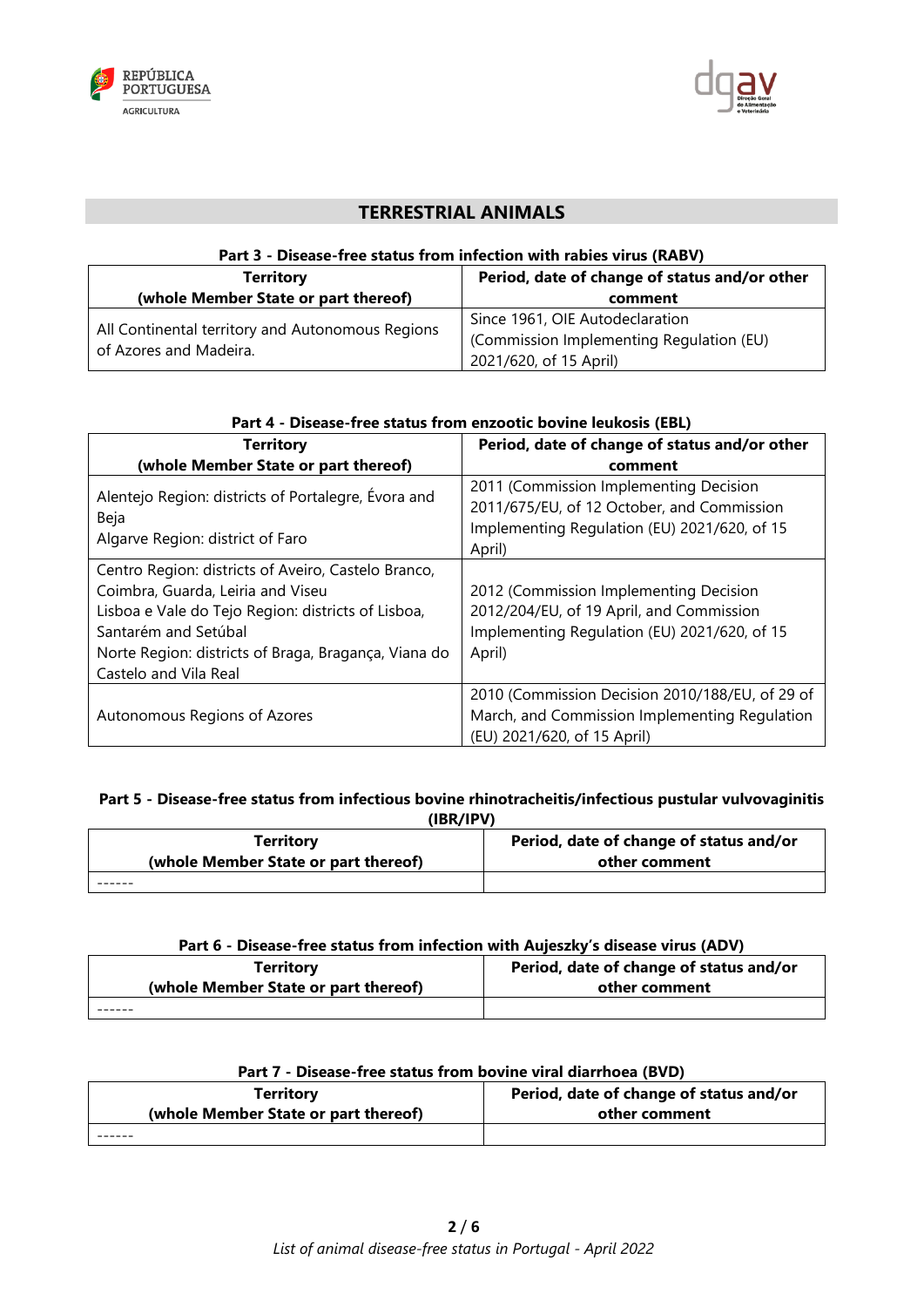



# **TERRESTRIAL ANIMALS**

#### **Part 8 - Disease-free status from infection with bluetongue virus (serotypes 1-24) (infection with BTV)**

| <u>. טוט</u>                                              |                                               |
|-----------------------------------------------------------|-----------------------------------------------|
| <b>Territory</b>                                          | Period, date of change of status and/or       |
| (whole Member State or part thereof)                      | other comment                                 |
| Autonomous Regions of Azores and Madeira                  | Historically free from BTV                    |
| Continental territory: districts of Viana do Castelo,     | 2021 (Commission Implementing Regulation      |
| Braga, Vila Real, Bragança, Porto, Aveiro, Leiria, Viseu, | (EU) 2021/620 of 15 April 2021 - consolidated |
| Coimbra, Lisboa                                           | version 21/02/2022)                           |

| Part 9 - Disease-free status from infestation with Varroa spp. |                                             |
|----------------------------------------------------------------|---------------------------------------------|
| <b>Territory</b>                                               | Period, date of change of status and/or     |
| (whole Member State or part thereof)                           | other comment                               |
|                                                                | 2019 (Commission Implementing Decision (EU) |
| Autonomous Regions of Azores: Islands of Santa Maria,          | 2019/1895, of 7 November, and               |
| São Miguel, Terceira, Graciosa, São Jorge e Corvo              | Commission Implementing Regulation (EU)     |
|                                                                | 2021/620, of 15 April)                      |

## **Part 10 - Disease-free status from infection with Newcastle disease virus without vaccination**

| Territory                            | Period, date of change of status and/or other |
|--------------------------------------|-----------------------------------------------|
| (whole Member State or part thereof) | comment                                       |
|                                      |                                               |

#### **Part 11 - Disease-free status from infection with highly pathogenic avian influenza (HPAI)**

| Compartment | Period, date of change of status and/or other<br>comment |
|-------------|----------------------------------------------------------|
| ----        |                                                          |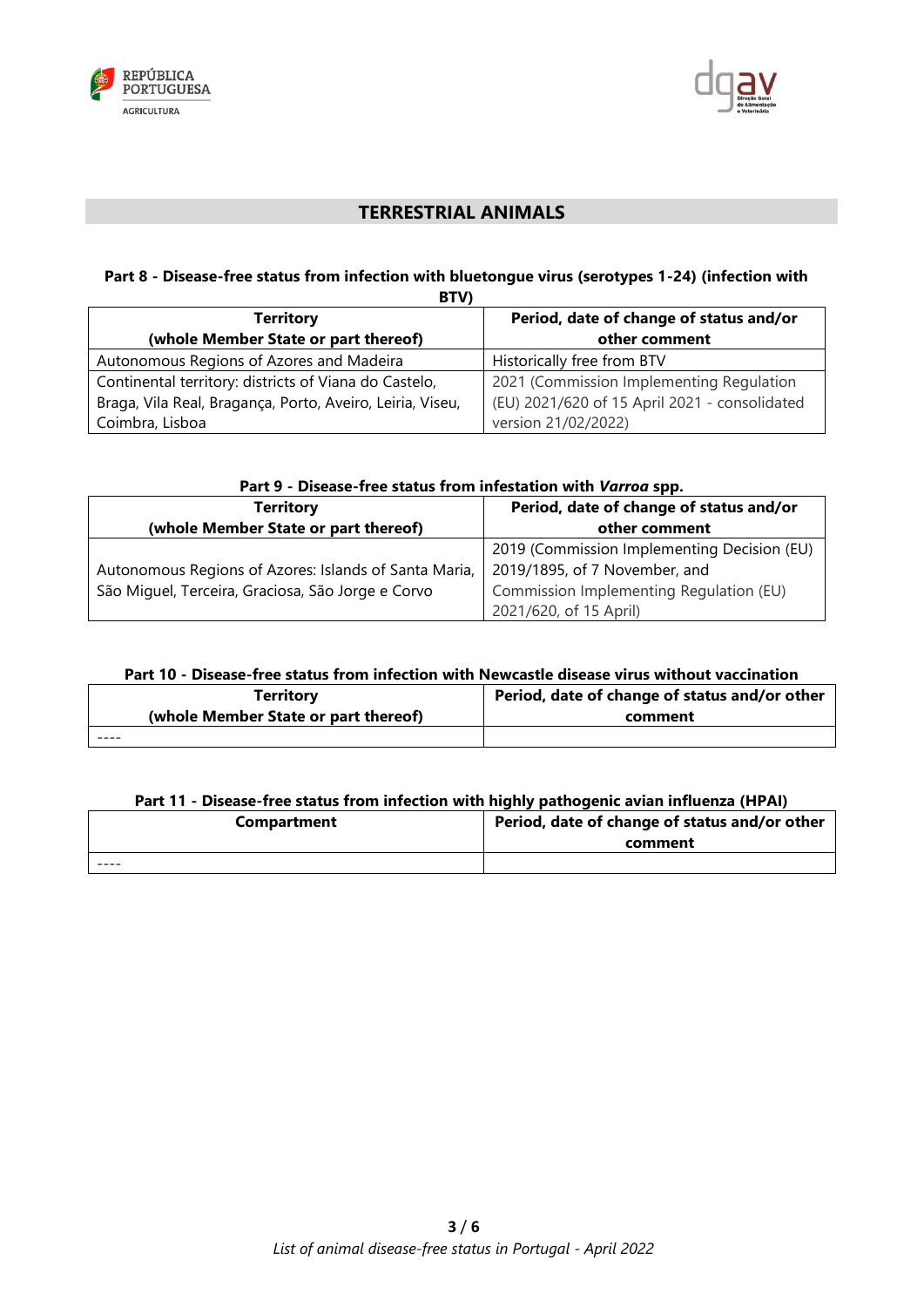



# **AQUATIC ANIMALS**

## **Part 1 - Disease-free status from Viral Haemorrhagic Septicaemia (VHS)**

| <b>Territory</b><br>(whole Member State or more than 75 % of the territory thereof,                                                                                                                                                                                                                                                                                                                                                                                                   | Period, date of change of<br>status and/or other |
|---------------------------------------------------------------------------------------------------------------------------------------------------------------------------------------------------------------------------------------------------------------------------------------------------------------------------------------------------------------------------------------------------------------------------------------------------------------------------------------|--------------------------------------------------|
| including compartments)                                                                                                                                                                                                                                                                                                                                                                                                                                                               | comment                                          |
| Truticultura do Rio Minho - PT 01 001 TT<br>Quinta do Salmão - C. de Peixe Lda. (T. do Alto Rabagão) - PT 02 021 TT                                                                                                                                                                                                                                                                                                                                                                   | Since 2008*                                      |
| Posto Aquícola do Torno - PT 01 015 TT<br>Truticultura do Paúl - PT 04 038 TT<br>Truticultura do Campelo - PT 03 034 TT<br>Truticultura do Rio Ceira - PT 03 030 TT<br>Truticultura do Rio Paivô - PT 01 031TT<br>Trutalcôa - Truticultura do Alto Côa - PT 04 036 TT<br>Viveiro Fonte Santa - PT 04 040 TT<br>Rio Alto (A-Ver-o Mar) - PT 01 001 PM/PR<br>Stolt Sea Farm - PT 02 002 PM/PR<br>Piscicultura Quintas do Norte - PT 02 003 PM/PR                                        | Since 2010*                                      |
| Truticultura de Mário Esteves - PT 02 015 TT<br>Truticultura de Montalegre - Parque de Pescas - PT 02 023 TT<br>Truticultura de Casa do Xisto - Parque de Pescas - PT 01 042 TT<br>Truticultura da Rainha - Parque de Pescas - PT 01 043 TT<br>Truticultura do Bustelo - PT 01 003 TT<br>Truticultura do Caima - PT 01 007 TT<br>Truticultura do Pedrógão - PT 01 008 TT<br>Truticabril - Viveiro de Trutas Lda. - PT 01 009 TT<br>Truticultura do Agadão - Trutiserra - PT 03 032 TT | Since 2011*                                      |
| Acuinova - Atividades Piscícolas SA - PT 02 004 PM/PR                                                                                                                                                                                                                                                                                                                                                                                                                                 | Since 2012*                                      |
| Posto Aquícola de Boticas - PT 02 045 TT<br>Truticultura da Aguincho - PT 04 037 TT<br>Lagoa de Pesca Desportiva da Quintã - PT 02 044 TT                                                                                                                                                                                                                                                                                                                                             | Since 2014*                                      |
| Posto Aquícola de Castrelos - P T 02 028 TT<br>Parque de Pesca Várzea Cova - PT 01 047 TT<br>Truticultura de Estabulação - Maria da Conceição Brito - PT 01 046 TT                                                                                                                                                                                                                                                                                                                    | Since 2016*                                      |

\*(in accordance with the Decree-law n° 152/2009 of 2 July 2009, the Portuguese legislation in force applicable to the declaration for disease-free status, in line with the Council Directive 2006/88/EC of 24 October 2006)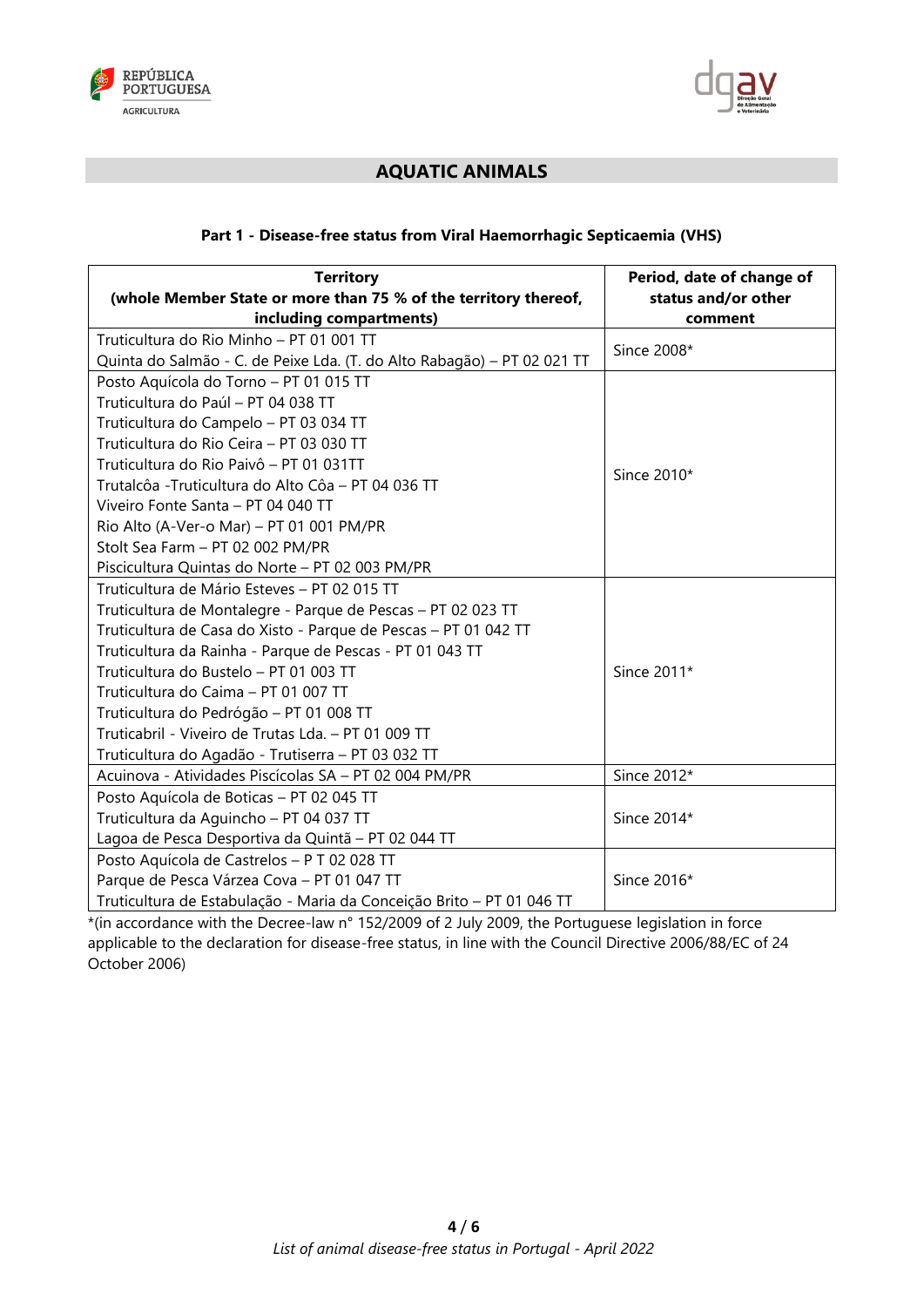



# **AQUATIC ANIMALS**

## **Part 2 - Disease-free status from Infectious Haematopoietic Necrosis (IHN)**

| <b>Territory</b><br>(whole Member State or more than 75 % of the territory thereof,            | Period, date of change of<br>status and/or other |
|------------------------------------------------------------------------------------------------|--------------------------------------------------|
| including compartments)                                                                        | comment                                          |
| Truticultura do Rio Minho - PT 01 001 TT                                                       | Since 2008*                                      |
| Quinta do Salmão - C. de Peixe, Lda. (T. do Alto Rabagão) - PT 02 021 TT                       |                                                  |
| Posto Aquícola do Torno - PT 01 015 TT<br>Truticultura do Paúl - PT 04 038 TT                  |                                                  |
|                                                                                                |                                                  |
| Truticultura do Campelo - PT 03 034 TT                                                         |                                                  |
| Truticultura do Rio Ceira - PT 03 030 TT                                                       |                                                  |
| Truticultura do Rio Paivô - PT 01 031TT<br>Trutalcôa - Truticultura do Alto Côa - PT 04 036 TT | Since 2010*                                      |
|                                                                                                |                                                  |
| Viveiro Fonte Santa - PT 04 040 TT                                                             |                                                  |
| Rio Alto (A-Ver-o Mar) - PT 01 001 PM/PR                                                       |                                                  |
| Stolt Sea Farm - PT 02 002 PM/PR                                                               |                                                  |
| Piscicultura Quintas do Norte - PT 02 003 PM/PR                                                |                                                  |
| Truticultura de Mário Esteves - PT 02 015 TT                                                   |                                                  |
| Truticultura de Montalegre - Parque de Pescas - PT 02 023 TT                                   |                                                  |
| Truticultura de Casa do Xisto-Parque de Pescas - PT 01 042 TT                                  |                                                  |
| Truticultura da Raínha - Parque de Pescas - PT 01 043 TT                                       |                                                  |
| Truticultura do Bustelo - PT 01 003 TT                                                         | Since 2011*                                      |
| Truticultura do Caima - PT 01 007 TT                                                           |                                                  |
| Truticultura do Pedrógão - PT 01 008 TT                                                        |                                                  |
| Truticabril - Viveiro de Trutas Lda. - PT 01 009 TT                                            |                                                  |
| Truticultura do Agadão - Trutiserra - PT 03 032 TT                                             |                                                  |
| Acuinova - Atividades Piscícolas SA - PT 02 004 PM/PR                                          | Since 2012*                                      |
| Posto Aquícola de Boticas - PT 02 045 TT                                                       |                                                  |
| Truticultura da Aguincho - PT 04 037 TT                                                        | Since 2014*                                      |
| Lagoa de Pesca Desportiva da Quintã - PT 02 044 TT                                             |                                                  |
| Posto Aquícola de Castrelos - P T 02 028 TT                                                    |                                                  |
| Parque de Pesca Várzea Cova - PT 01 047 TT                                                     | Since 2016*                                      |
| Truticultura de Estabulação - Maria da Conceição Brito - PT 01 046 TT                          |                                                  |

\*(in accordance with the Decree-law n° 152/2009 of 2 July 2009, the Portuguese legislation in force applicable to the declaration for disease-free status, in line with the Council Directive 2006/88/EC of 24 October 2006)

| Part 3 - Disease-free status from infection with Highly Polymorphic Region deleted |  |
|------------------------------------------------------------------------------------|--|
| <b>Infectious Salmon Anaemia Virus (HPR-deleted ISAV)</b>                          |  |

| <b>Territory</b><br>(whole Member State or more than 75 % of the territory<br>thereof, including compartments) | Period, date of change of status<br>and/or other comment            |
|----------------------------------------------------------------------------------------------------------------|---------------------------------------------------------------------|
| Whole country - Portugal                                                                                       | <b>Commission Implementing Decision</b><br>nº 2021/620, of 15 April |